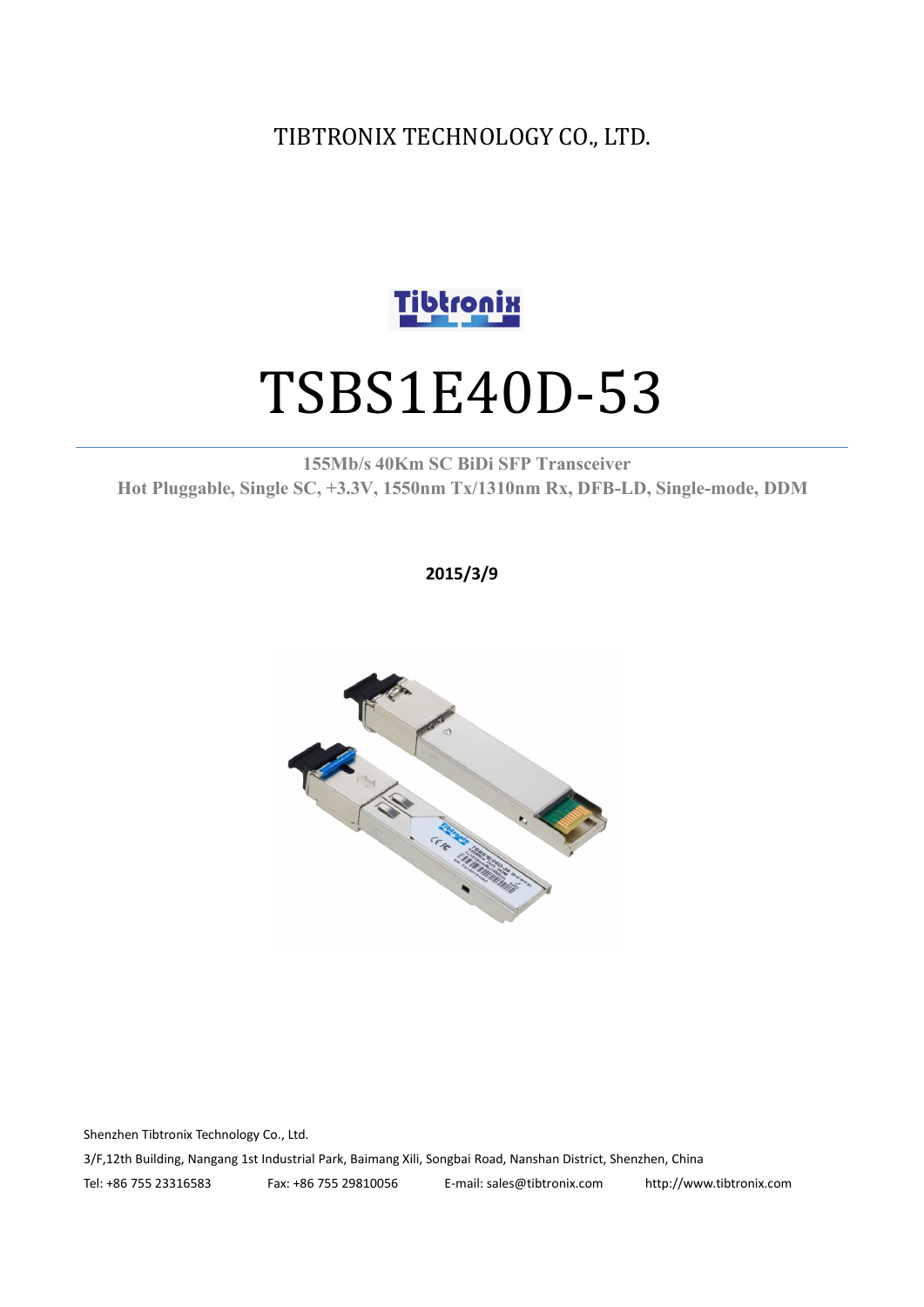#### **Features:**

- $\diamondsuit$  Up to 155Mb/s Data Links
- $\Leftrightarrow$  Hot-Pluggable
- $\diamondsuit$  Single SC connector
- $\diamond$  Up to 40 km on 9/125 µm SMF
- $\lozenge$  1550nm DFB laser transmitter
- $\diamondsuit$  1310nm PIN photo-detector
- $\diamond$  Single +3.3V Power Supply
- $\Diamond$  Monitoring Interface Compliant with SFF-8472
- $\Diamond$  Maximum Power <1W
- $\Diamond$  Industrial /Extended/ Commercial operating temperature range: -40°C to 85°C/-5°C to 85°C/-0°C to 70°C Version available
- $\Leftrightarrow$  RoHS compliant and Lead Free

#### **Applications:**

- $\diamond$  SONET OC-3/SDH STM-1
- $\Leftrightarrow$  Fast Ethernet
- $\Leftrightarrow$  Other Optical Links

#### **Description:**

TIBTRONIX's TSBS1E40D-53 Transceivers are a high performance, cost effective module which have a single SC optics interface. They are compatible with the Small Form Factor Pluggable Multi-Sourcing Agreement (MSA) and Digital diagnostics functions are available via the 2-wire serial bus specified in SFF-8472. The receiver section uses a PIN receiver and the transmitter uses a 1550 nm DFB laser, up to 29dB link budge ensure this module SONET OC-3 / SDH STM -1 40km application.

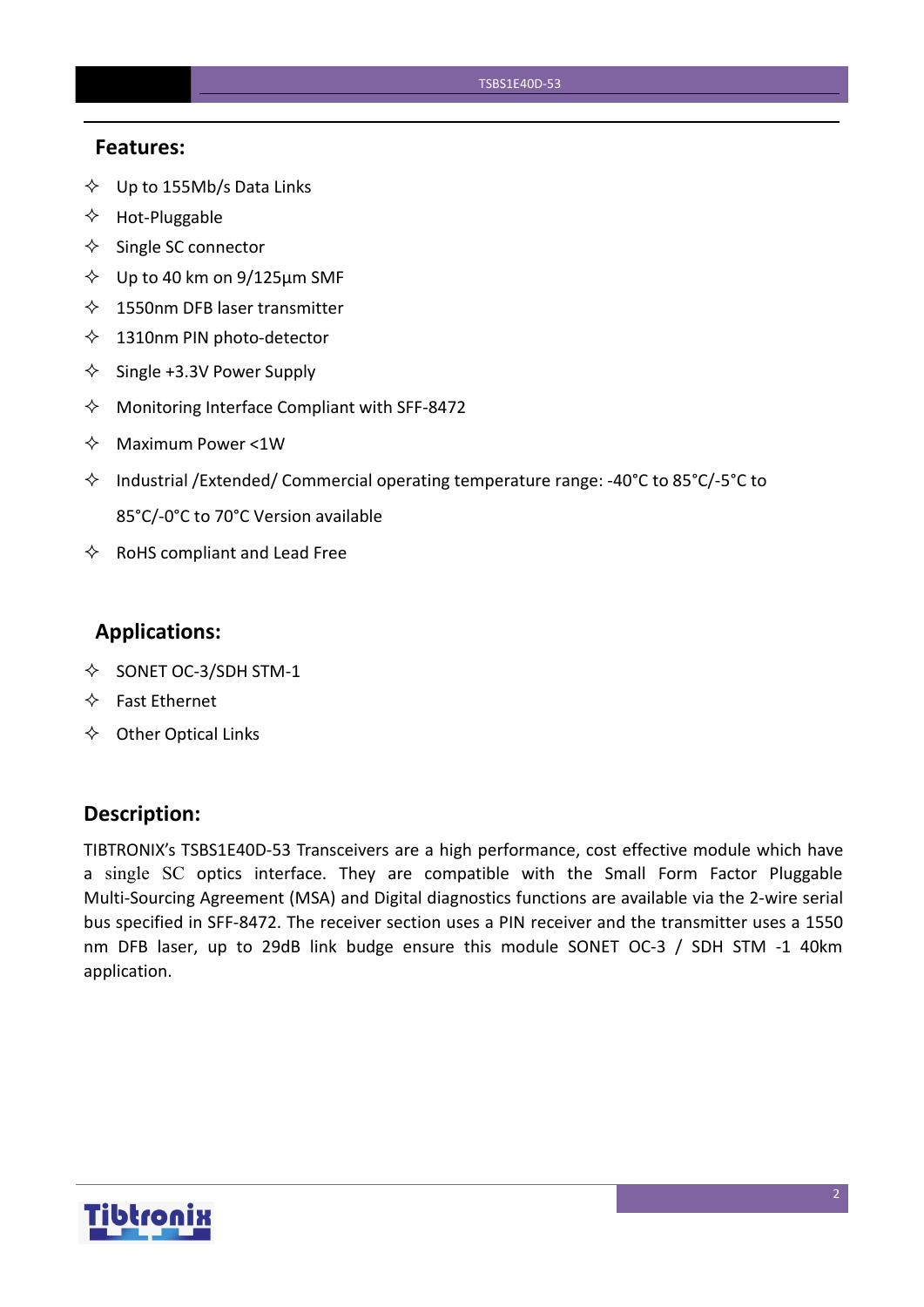# **Absolute Maximum Ratings**

| <b>Parameter</b>           | Symbol    | Min.   | <b>Typical</b> | Max.  | Unit        |
|----------------------------|-----------|--------|----------------|-------|-------------|
| <b>Storage Temperature</b> |           | $-40$  |                | $+85$ | $\sim$<br>◡ |
| <b>Supply Voltage</b>      | $V_{CC}$  | $-0.5$ |                | Δ     |             |
| <b>Relative Humidity</b>   | <b>RH</b> |        |                | 85    | %           |

# **Recommended Operating Environment:**

| Parameter                  | Symbol     | Min.      | <b>Typical</b> | Max. | Unit     |              |
|----------------------------|------------|-----------|----------------|------|----------|--------------|
|                            | Industrial |           | -40            |      | 85       | $^{\circ}$ C |
| Case operating Temperature | Extended   | $T_C$     | $-5$           |      | 85       | $^{\circ}$ C |
|                            | Commercial |           | 0              |      | $+70$    | $^{\circ}$ C |
| <b>Supply Voltage</b>      |            | $V_{CC}$  | 3.135          |      | 3.465    | v            |
| <b>Supply Current</b>      |            | Icc       |                |      | 300      | mA           |
| Inrush Current             |            | Isurge    |                |      | $lcc+30$ | mA           |
| <b>Maximum Power</b>       |            | $P_{max}$ |                |      | 1        | W            |

# $\bullet$  Electrical Characteristics(T<sub>OP</sub> = -40 to 85°C, VCC = 3.135 to 3.465 Volts)

| <b>Parameter</b>                    | Symbol                | Min.        | <b>Typical</b> | Max.           | <b>Unit</b> | <b>Note</b>    |
|-------------------------------------|-----------------------|-------------|----------------|----------------|-------------|----------------|
| <b>Transmitter Section:</b>         |                       |             |                |                |             |                |
| Input differential impedance        | $R_{in}$              | 90          | 100            | 110            |             |                |
| Single ended data input swing       | $V_{\text{in PP}}$    | 250         |                | 1200           | $mVp-p$     |                |
| <b>Transmit Disable Voltage</b>     | $V_D$                 | $Vcc - 1.3$ |                | <b>Vcc</b>     | V           | $\overline{2}$ |
| <b>Transmit Enable Voltage</b>      | $V_{EN}$              | Vee         |                | $Vee+0.8$      | $\vee$      |                |
| <b>Transmit Disable Assert Time</b> | T <sub>dessert</sub>  |             |                | 10             | <b>us</b>   |                |
| <b>Receiver Section:</b>            |                       |             |                |                |             |                |
| Single ended data output swing      | Vout, pp              | 300         |                | 800            | mv          | 3              |
| LOS Fault                           | Vlosfault             | $Vcc - 0.5$ |                | $V_{CC\_host}$ | V           | 5              |
| <b>LOS Normal</b>                   | V <sub>los norm</sub> | $V_{ee}$    |                | $V_{ee}$ +0.5  | V           | 5              |
| Power Supply Rejection              | <b>PSR</b>            | 100         |                |                | mVpp        | 6              |

Note:

1. AC coupled.

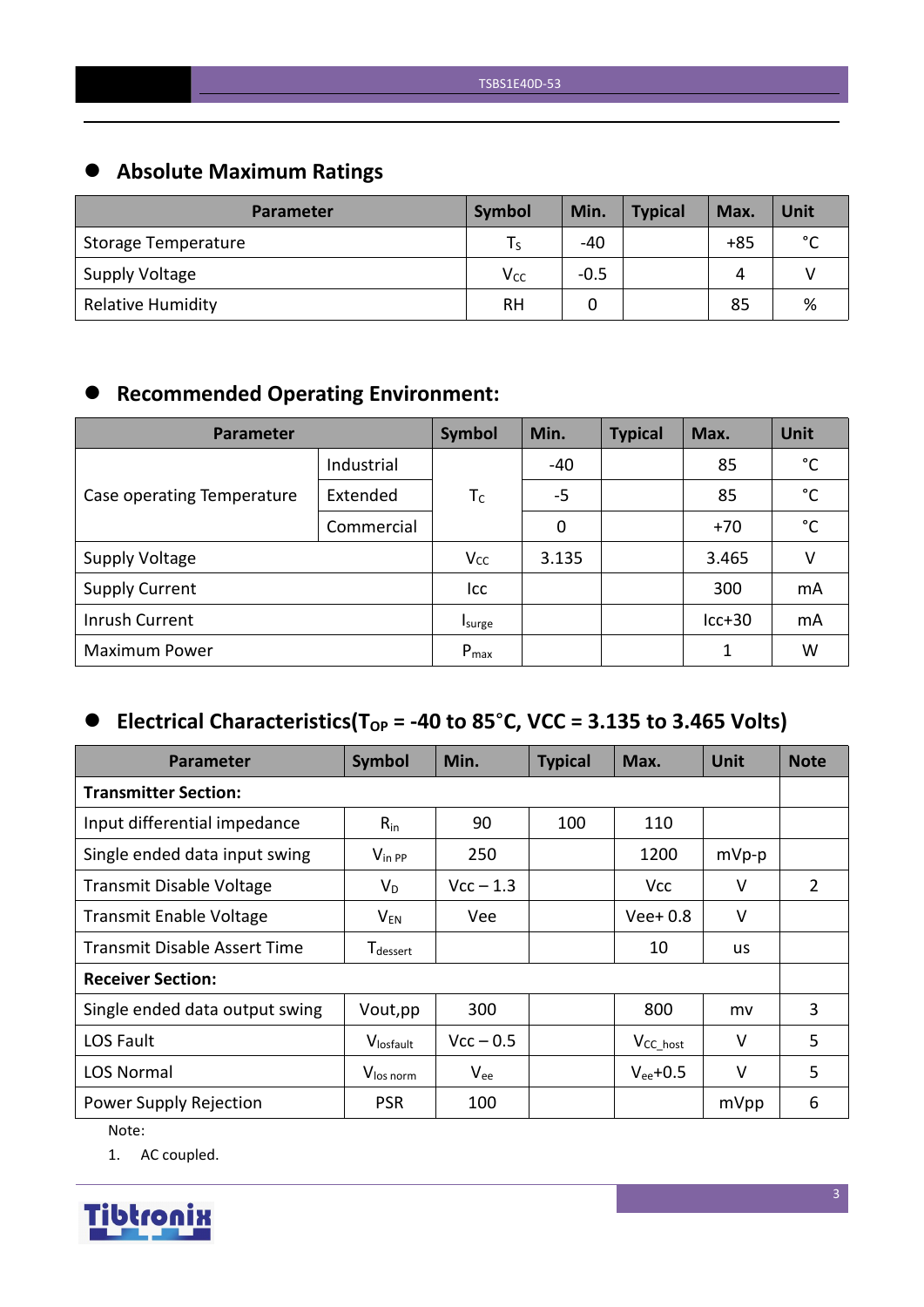- 2. Or open circuit.
- 3. Into 100 ohm differential termination.
- $4. \quad 20 80 \%$
- 5. LOS is LVTTL. Logic 0 indicates normal operation; logic 1 indicates no signal detected.
- 6. All transceiver specifications are compliant with a power supply sinusoidal modulation of 20 Hz to 1.5MHz up to specified value applied through the powersupply filtering network shown on page 23 of the Small Form-factor Pluggable (SFP) Transceiver Multi-Source Agreement (MSA), September 14, 2000.

## **Optical Parameters(TOP = -40 to 85**°**C, VCC = 3.135 to 3.465 Volts)**

| <b>Parameter</b>                                     | <b>Symbol</b>    | Min.  | <b>Typical</b>                             | Max.           | <b>Unit</b>     | <b>Note</b>    |
|------------------------------------------------------|------------------|-------|--------------------------------------------|----------------|-----------------|----------------|
| <b>Transmitter Section:</b>                          |                  |       |                                            |                |                 |                |
| Center Wavelength                                    | $\lambda_c$      | 1530  | 1550                                       | 1570           | nm              |                |
| Spectral Width                                       | σ                |       |                                            | $\mathbf{1}$   | nm              |                |
| Sidemode Supression ratio                            | SSRmin           | 30    |                                            |                | dB              |                |
| <b>Optical Output Power</b>                          | $P_{\text{out}}$ | $-5$  |                                            | $\mathbf 0$    | dBm             | $\mathbf{1}$   |
| <b>Optical Rise/Fall Time</b>                        | $t_r / t_f$      |       |                                            | $\overline{2}$ | ns              | $2^{\circ}$    |
| <b>Extinction Ratio</b>                              | ER               | 10    |                                            |                | dB              |                |
| Generated Jitter (peak to peak)                      | $J_{TX}p-p$      |       |                                            | 0.07           | UI              | $\overline{3}$ |
| Generated Jitter (rms)                               | $J_{TX}$ rms     |       |                                            | 0.007          | UI              | $\overline{3}$ |
| Eye Mask for Optical Output                          |                  |       | Compliant with G.957(class 1 laser safety) |                |                 |                |
| <b>Receiver Section:</b>                             |                  |       |                                            |                |                 |                |
| Optical Input Wavelength                             | $\lambda_c$      | 1270  | 1310                                       | 1600           | nm              |                |
| <b>Receiver Overload</b>                             | $P_{ol}$         | -8    |                                            |                | dBm             | $\overline{4}$ |
| <b>RX Sensitivity</b>                                | Sen              |       |                                            | $-34$          | dB <sub>m</sub> | $\overline{4}$ |
| RX LOS Assert                                        | LOS <sub>A</sub> | $-45$ |                                            |                | dBm             |                |
| RX LOS De-assert                                     | LOS <sub>D</sub> |       |                                            | $-35$          | dB <sub>m</sub> |                |
| RX LOS Hysteresis                                    | LOS <sub>H</sub> | 0.5   |                                            |                | dB              |                |
| <b>General Specifications:</b>                       |                  |       |                                            |                |                 |                |
| Data Rate                                            | <b>BR</b>        |       | 155                                        |                | Mb/s            |                |
| <b>Bit Error Rate</b>                                | <b>BER</b>       |       |                                            | $10^{-12}$     |                 |                |
| Max. Supported Link Length on<br>9/125µm SMF@155Mb/s | $L_{MAX}$        |       | 40                                         |                | km              |                |
| <b>Total System Budget</b>                           | LB               | 29    |                                            |                | dB              |                |

Note

1. The optical power is launched into SMF.

2. 20-80%.

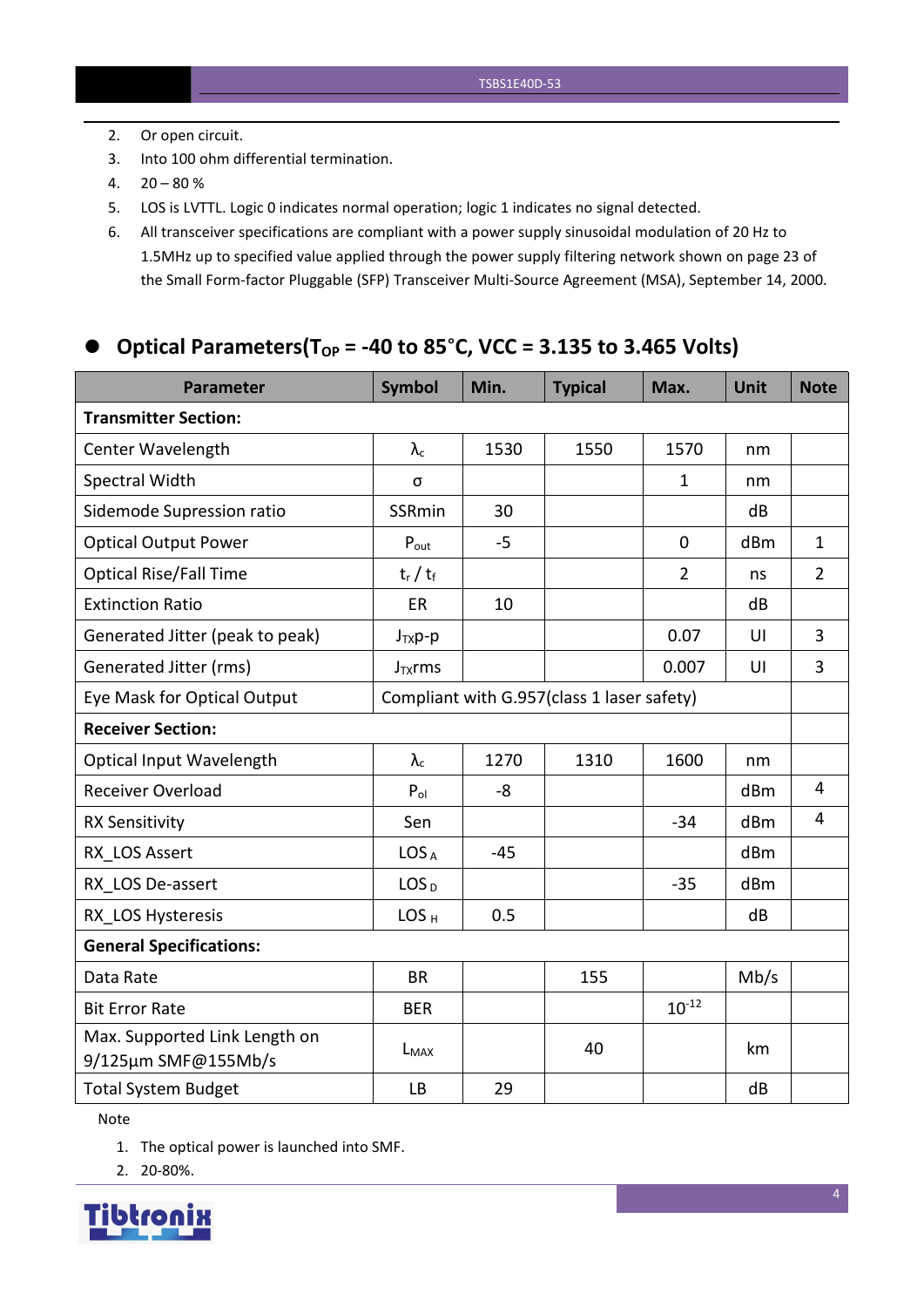- 3. Jitter measurements taken using Agilent OMNIBERT 718 in accordance with GR-253.
- 4. Measured with PRBS  $2^{7-1}$  at  $10^{-12}$  BER

#### **Pin Assignment**

Diagram of Host Board Connector Block Pin Numbers and Name



## **Diagram of Host Board Connector Block Pin Numbers and Names**

#### **Pin Function Definitions**

| <b>Pin No</b> | <b>Name</b>       | <b>Function</b>                     | <b>Plug Seq</b> | <b>Notes</b>   |
|---------------|-------------------|-------------------------------------|-----------------|----------------|
| 1             | VeeT              | <b>Transmitter Ground</b>           | 1               | 1              |
| 2             | <b>TX Fault</b>   | <b>Transmitter Fault Indication</b> | 3               |                |
| 3             | <b>TX Disable</b> | <b>Transmitter Disable</b>          | 3               | $\overline{2}$ |
| 4             | MOD-DEF2          | <b>Module Definition</b>            | $\overline{2}$  | 3              |
| 5             | MOD-DEF1          | Module Definition 1                 | 3               | 3              |
| 6             | MOD-DEF0          | Module Definition 0                 | 3               | 3              |
| 7             | Rate Select       | Not Connected                       | 3               | 4              |
| 8             | <b>LOS</b>        | Loss of Signal                      | 3               | 5              |
| 9             | <b>VeeR</b>       | <b>Receiver Ground</b>              | 1               | 1              |
| 10            | VeeR              | <b>Receiver Ground</b>              | 1               | 1              |
| 11            | <b>VeeR</b>       | <b>Receiver Ground</b>              |                 | 1              |
| 12            | RD-               | Inv. Received Data Out              | 3               | 6              |
| 13            | $RD+$             | <b>Received Data Out</b>            | 3               | 6              |
| 14            | <b>VeeR</b>       | <b>Receiver Ground</b>              | 3               | 1              |
| 15            | <b>VccR</b>       | <b>Receiver Power</b>               | $\overline{2}$  | 1              |

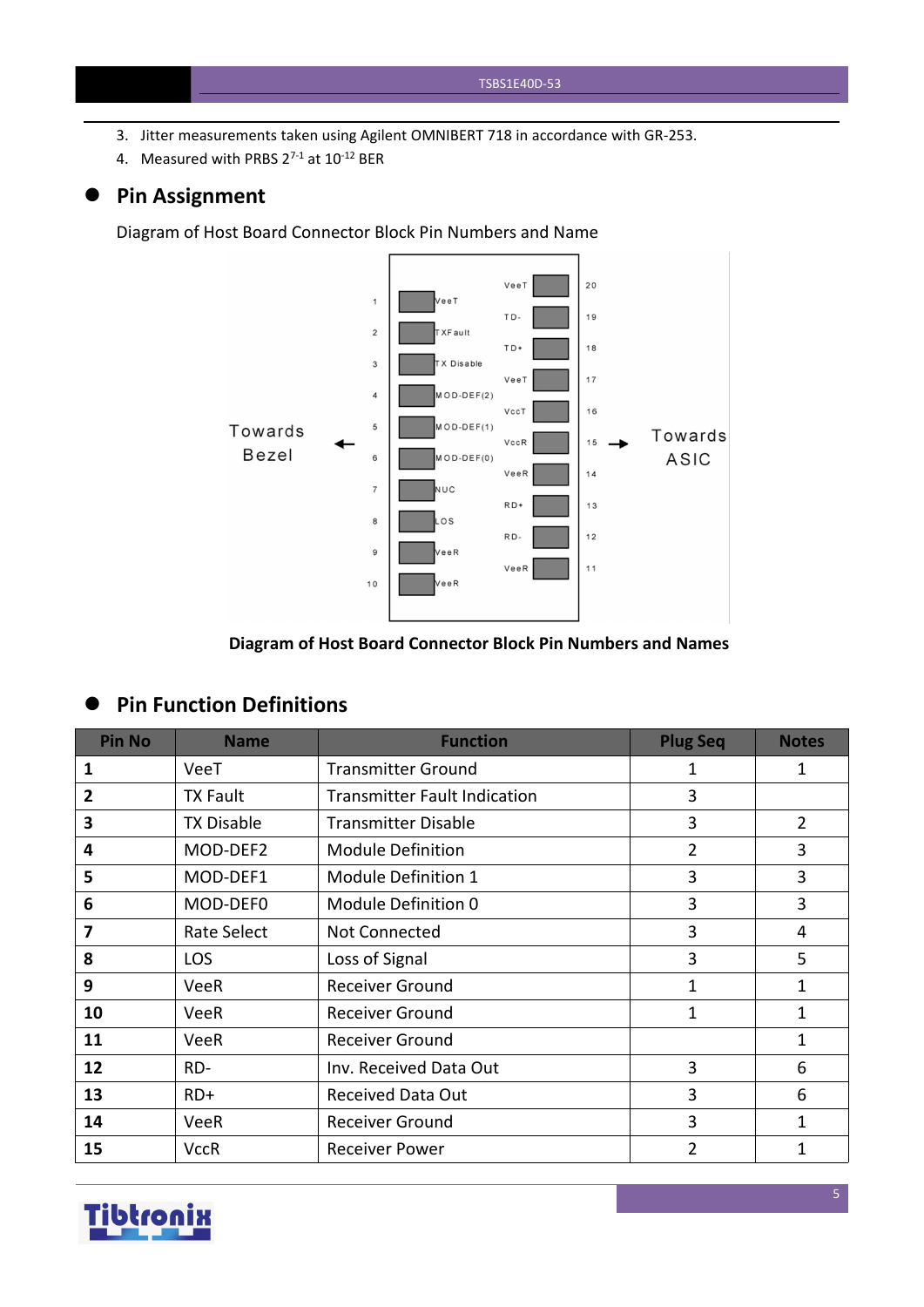| 16 | <b>VccT</b> | <b>Transmitter Power</b>  |   |
|----|-------------|---------------------------|---|
| 17 | VeeT        | <b>Transmitter Ground</b> |   |
| 18 | TD+         | Transmit Data In          | b |
| 19 | TD-         | Inv. Transmit In          | b |
| 20 | VeeT        | <b>Transmitter Ground</b> |   |

**Notes:**

- 1. Circuit ground is internally isolated from chassis ground.
- 2. Laser output disabled on TDIS >2.0V or open, enabled on TDIS <0.8V.
- 3. Should be pulled up with 4.7k 10 kohms on host board to a voltage between 2.0V and 3.6V. MOD DEF(0) pulls line low to indicate module is plugged in.
- 4. Rate select is not used
- 5. LOS is open collector output. Should be pulled up with 4.7k 10 kohms on host board to a voltage between 2.0V and 3.6V. Logic 0 indicates normal operation; logic 1 indicates loss of signal.
- 6. AC Coupled

#### **SFP Module EEPROM Information and Management**

The SFP modules implement the 2-wire serial communication protocol as defined in the SFP -8472. The serial ID information of the SFP modules and Digital Diagnostic Monitor parameters can be accessed through the  $I^2C$  interface at address A0h and A2h. The memory is mapped in Table 1. Detailed ID information (A0h) is listed in Table 2. And the DDM specification at address A2h. For more details of the memory map and byte definitions, please refer to the SFF-8472, "Digital Diagnostic Monitoring Interface for Optical Transceivers". The DDM parameters have been internally calibrated.

**Table 1.** Digital Diagnostic Memory Map (Specific Data Field Descriptions)



| <b>Data</b> | Length | <b>Name of</b> | <b>Description and Contents</b> |
|-------------|--------|----------------|---------------------------------|
|             |        |                |                                 |

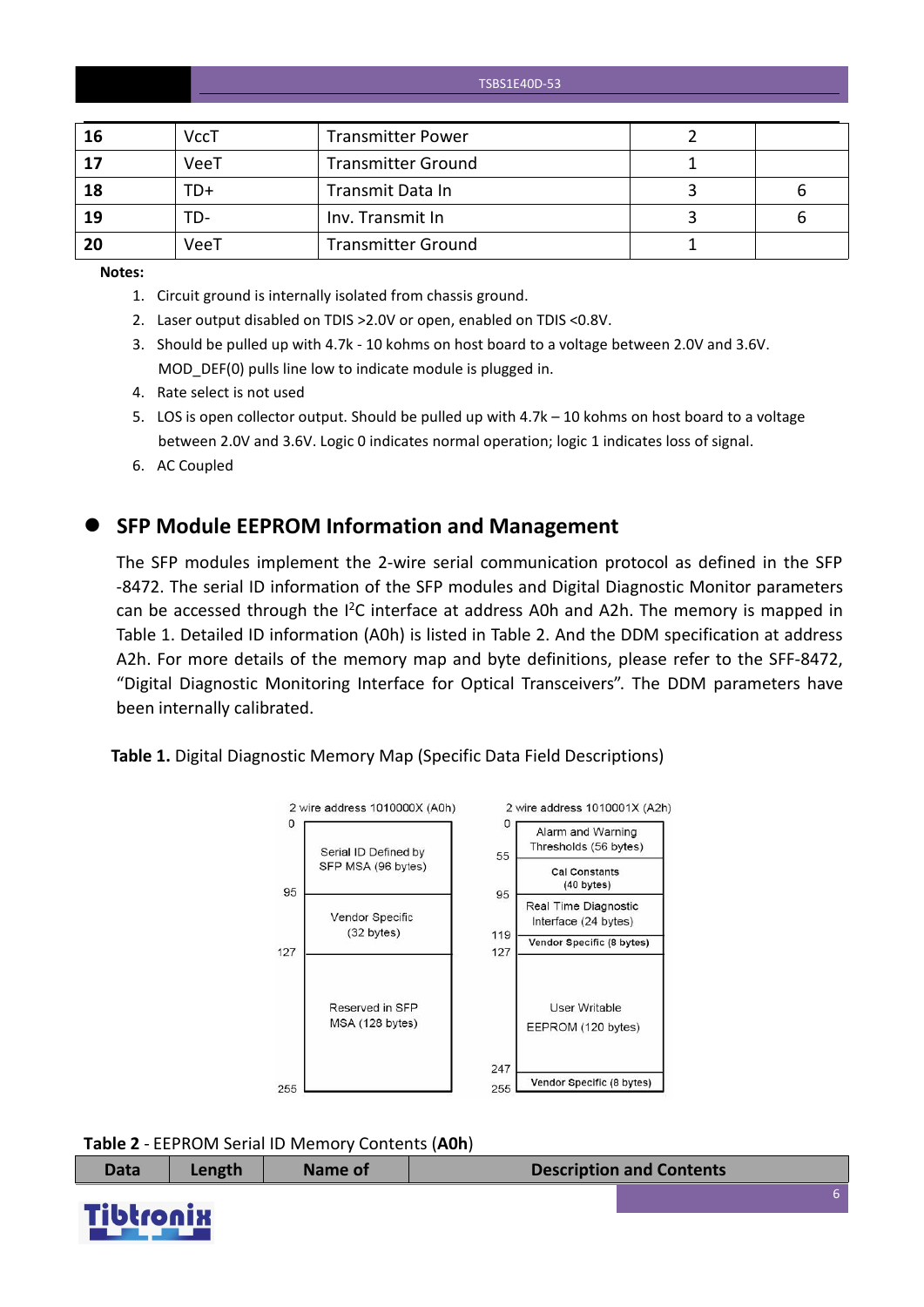| <b>Address</b>            | (Byte)                    | Length         |                                                                                                          |
|---------------------------|---------------------------|----------------|----------------------------------------------------------------------------------------------------------|
| <b>Base ID Fields</b>     |                           |                |                                                                                                          |
| 0                         | $\mathbf{1}$              | Identifier     | Type of Serial transceiver (03h=SFP)                                                                     |
| $\mathbf{1}$              | $\mathbf{1}$              | Reserved       | Extended identifier of type serial transceiver (04h)                                                     |
| $\overline{2}$            | $\mathbf{1}$              | Connector      | Code of optical connector type (07=LC)                                                                   |
| $3 - 10$                  | 8                         | Transceiver    |                                                                                                          |
| 11                        | $\mathbf{1}$              | Encoding       | NRZ(03h)                                                                                                 |
| 12                        | $\mathbf{1}$              | BR, Nominal    | Nominal baud rate, unit of 100Mbps                                                                       |
| $13 - 14$                 | $\overline{2}$            | Reserved       | (0000h)                                                                                                  |
| 15                        | $\mathbf{1}$              | Length(9um)    | Link length supported for 9/125um fiber, units of 100m                                                   |
| 16                        | $\mathbf{1}$              | Length(50um)   | Link length supported for 50/125um fiber, units of 10m                                                   |
| 17                        | $\mathbf{1}$              | Length(62.5um) | Link length supported for 62.5/125um fiber, units of<br>10 <sub>m</sub>                                  |
| 18                        | $\mathbf{1}$              | Length(Copper) | Link length supported for copper, units of meters                                                        |
| 19                        | $\mathbf{1}$              | Reserved       |                                                                                                          |
| $20 - 35$                 | 16                        | Vendor Name    | SFP vendor name: TIBTRONIX                                                                               |
| 36                        | 1                         | Reserved       |                                                                                                          |
| 37-39                     | 3                         | Vendor OUI     | SFP transceiver vendor OUI ID                                                                            |
| 40-55                     | 16                        | Vendor PN      | Part Number: "TSBS1E40D-53" (ASCII)                                                                      |
| 56-59                     | 4                         | Vendor rev     | Revision level for part number                                                                           |
| 60-62                     | 3                         | Reserved       |                                                                                                          |
| 63                        | $\mathbf{1}$              | <b>CCID</b>    | Least significant byte of sum of data in address 0-62                                                    |
| <b>Extended ID Fields</b> |                           |                |                                                                                                          |
| 64-65                     | $\overline{2}$            | Option         | Indicates which optical SFP signals are implemented<br>(001Ah = LOS, TX_FAULT, TX_DISABLE all supported) |
| 66                        | $\mathbf{1}$              | BR, max        | Upper bit rate margin, units of %                                                                        |
| 67                        | $\mathbf{1}$              | BR, min        | Lower bit rate margin, units of %                                                                        |
| 68-83                     | 16                        | Vendor SN      | Serial number (ASCII)                                                                                    |
| 84-91                     | 8                         | Date code      | TIBTRONIX's Manufacturing date code                                                                      |
| 92-94                     | 3                         | Reserved       |                                                                                                          |
| 95                        | $\mathbf{1}$              | <b>CCEX</b>    | Check code for the extended ID Fields (addresses 64 to<br>94)                                            |
|                           | Vendor Specific ID Fields |                |                                                                                                          |
| 96-127                    | 32                        | Readable       | TIBTRONIX specific date, read only                                                                       |
| 128-255                   | 128                       | Reserved       | Reserved for SFF-8079                                                                                    |

# **Digital Diagnostic Monitor Characteristics**

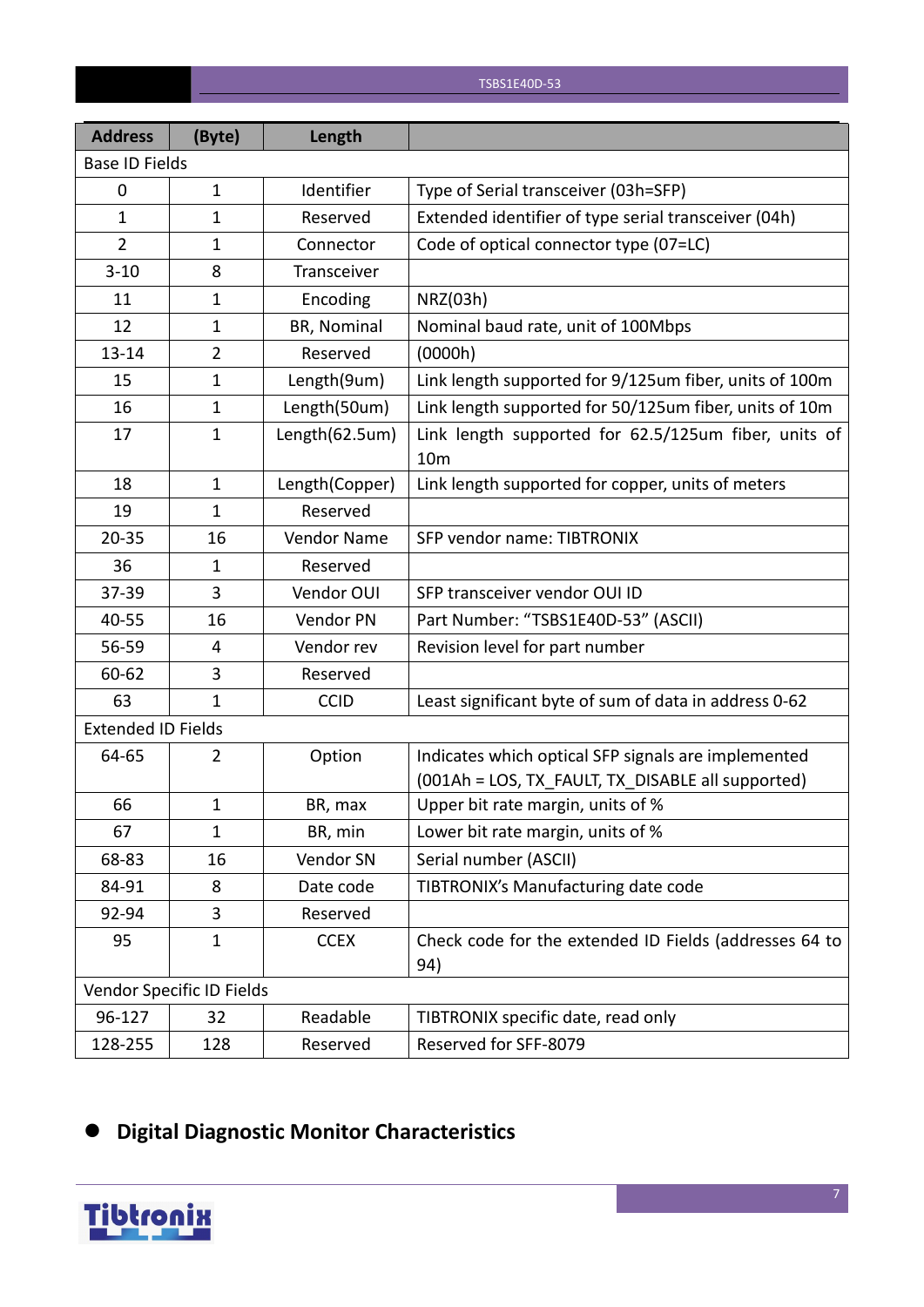| <b>Data Address</b> | Parameter                           | <b>Accuracy</b> | <b>Unit</b> |
|---------------------|-------------------------------------|-----------------|-------------|
| 96-97               | Transceiver Internal Temperature    | ±3.0            | $\circ$     |
| 100-101             | Laser Bias Current                  | ±10             | %           |
| 100-101             | Tx Output Power                     | ±3.0            | dBm         |
| 100-101             | Rx Input Power                      | ±3.0            | dBm         |
| 100-101             | <b>VCC3</b> Internal Supply Voltage | ±3.0            | %           |

# **Regulatory Compliance**

The TSBS1E40D-53 complies with international Electromagnetic Compatibility (EMC) and international safety requirements and standards (see details in Table following).

| Electrostatic Discharge       | MIL-STD-883E                  | Class 1(>1000 V)              |
|-------------------------------|-------------------------------|-------------------------------|
| (ESD) to the Electrical Pins  | Method 3015.7                 |                               |
| Electrostatic Discharge (ESD) | IEC 61000-4-2                 | Compatible with standards     |
| to the Single SC Receptacle   | GR-1089-CORE                  |                               |
| Electromagnetic               | FCC Part 15 Class B           | Compatible with standards     |
| Interference (EMI)            | EN55022 Class B (CISPR 22B)   |                               |
|                               | <b>VCCI Class B</b>           |                               |
| Laser Eye Safety              | FDA 21CFR 1040.10 and 1040.11 | Compatible with Class 1 laser |
|                               | EN60950, EN (IEC) 60825-1,2   | product.                      |

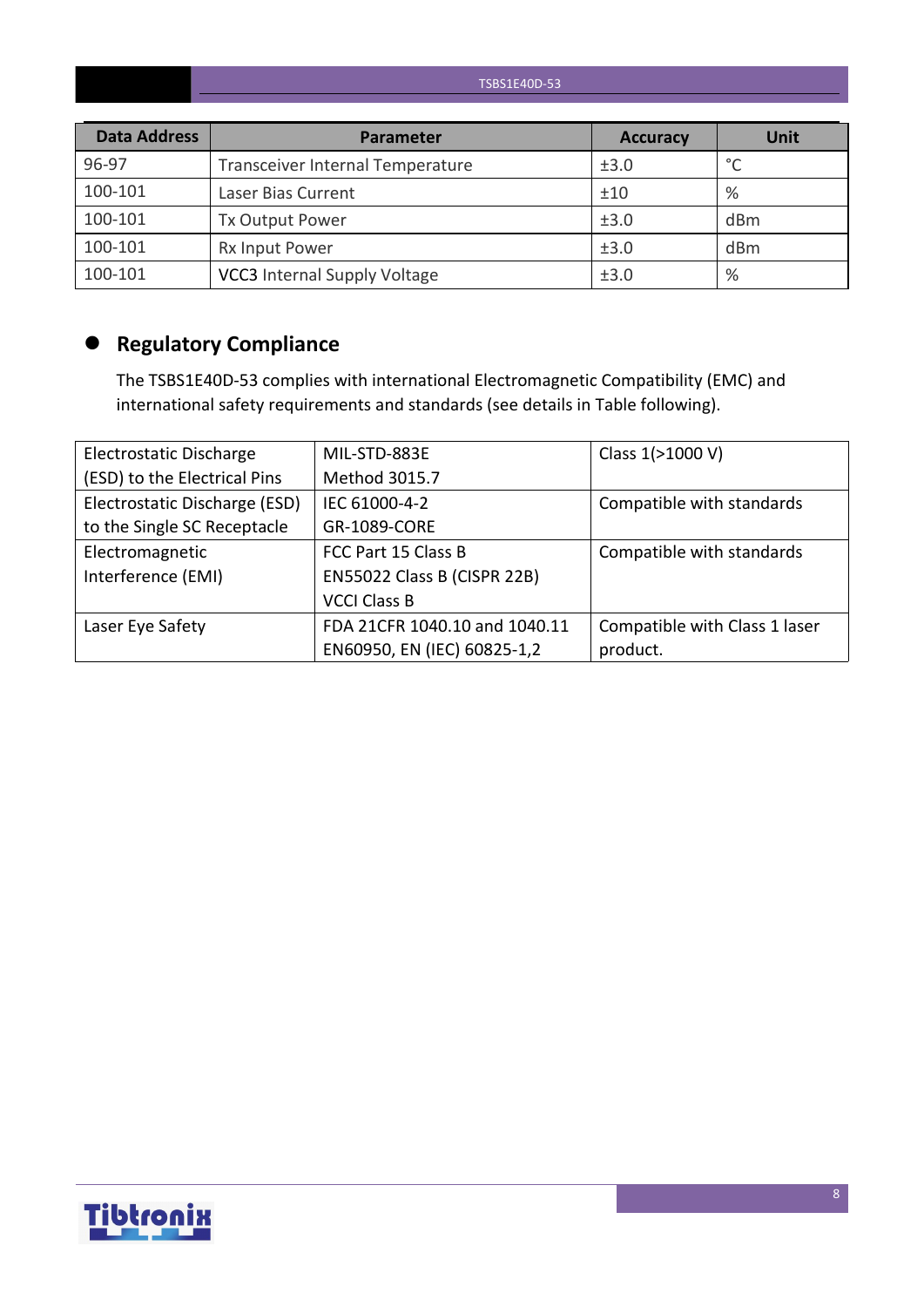## **Recommended Circuit**



#### **SFP Host Recommended Circuit**

## **Mechanical Dimensions**





**Mechanical Drawing**